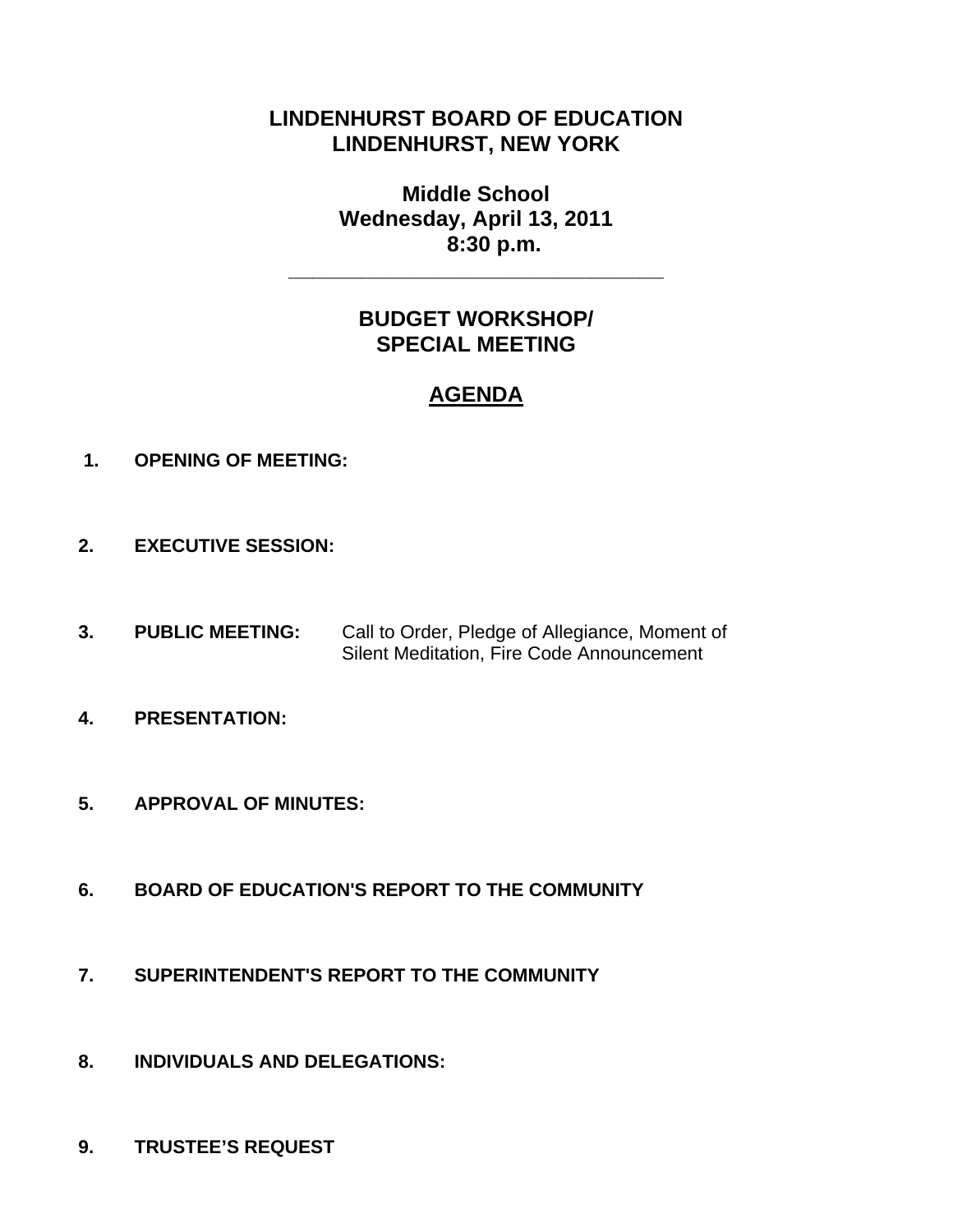## **10. SUPERINTENDENT'S RECOMMENDATIONS**

#### **a. Recommendation: GENERAL FUND EXPENDITURE BUDGET 2011-12**

Recommended Action: Upon a motion made by \_\_\_\_\_\_\_\_\_\_\_\_\_\_\_\_\_\_\_\_\_\_\_, seconded by \_\_\_\_\_\_\_\_\_\_\_\_\_\_\_\_\_\_\_\_\_, the following resolution is offered.

 RESOLVED that the Board of Education, upon the recommendation of the Superintendent, adopt the General Fund Expenditure Budget for the 2011-2012 school year in the amount of  $\mathbb{S}$   $\blacksquare$ 

Vote on the motion: Yes:

No:

Abstained:

Motion carried/defeated

### **11. SCHEDULES**

#### **12. UNFINISHED BUSINESS**

## **13. NEW BUSINESS**

### **14. SUPERINTENDENT'S REPORTS**